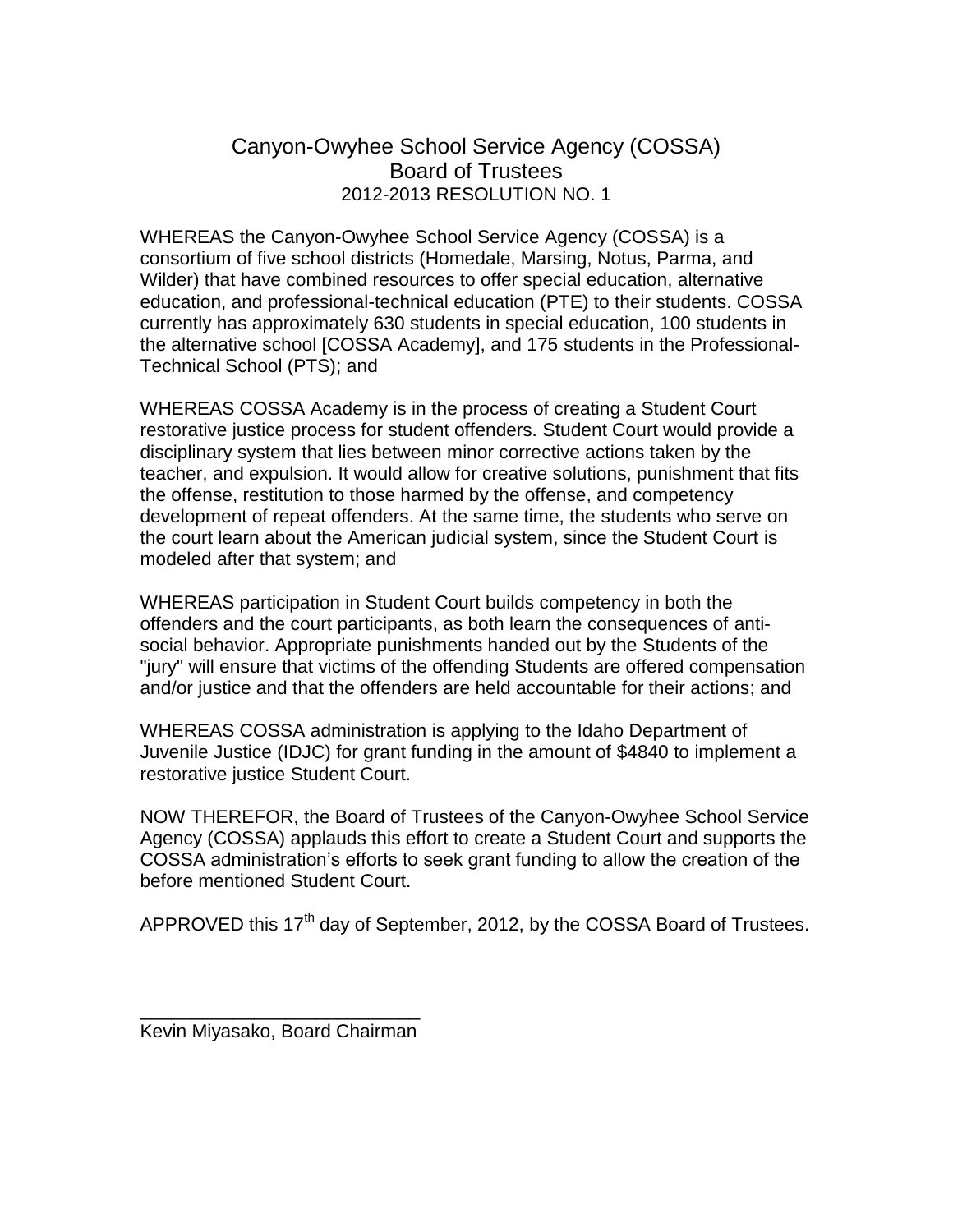## Canyon-Owyhee School Service Agency (COSSA) Board of Trustees 2011-2012 RESOLUTION NO. 1

WHEREAS, the Idaho Public Records Act provides that specific types of personnel records of state employees, specifically performance evaluations, are exempt from disclosure pursuant to Section 9-340C(1), Idaho Code; and

WHEREAS, COSSA School Board Policy No 203, Custody of Agency Records, Files, and Tapes, states that "employee personnel records, except confidential placement files and letters of recommendation, shall be considered confidential and shall be accessible only during regular office hours, and limited to the following: the employee concerned, the program administrator, the Executive Director, and members of the Board of Trustees; and

WHEREAS, the Idaho Education Code further provides that the personnel files of each school employee shall include the employee's performance evaluation and that such personnel files are "declared to be confidential and excepted from public access under any provision of the Idaho Code, including, but not limited to sections 9-301 and 59-1009 both such sections having been repealed by the Idaho legislature and inapplicable to the issue at hand; and

WHEREAS, Section 08.02.02.120.5 of the Idaho Administrative Procedures Act requires that permanent records of each certificated employee's evaluation will be maintained in the employee's personnel file and that all evaluation records will be kept confidential within the parameters identified in federal and state regulations regarding the right to privacy; and

WHEREAS, the Idaho State Department of Education has made a request to the school, associated with its ISEE reporting system and its ARRA reporting requirement to release generalized statistical performance data, seeking to have the District provide information as to the general performance level rating for each of the school's teachers and principals, on an individual basis; and

WHEREAS, the language of Section 33-1004D, Idaho Code relating to IBEDS reporting obligations for school districts and district employees, required to be completed prior to October  $15<sup>th</sup>$  of each school year is inapplicable to the ISEE reporting requirements and has not been amended by the Idaho Legislature to address this ISEE reporting request; and

NOW THEREFOR, the Board of Trustees of the Canyon-Owyhee School Service Agency (COSSA) directs the Administration of COSSA Academy, by and through the Office of the Superintendent or such Superintendent's designee, consistent with American Reinvestment and Recovery Act ("ARRA") fund receipt